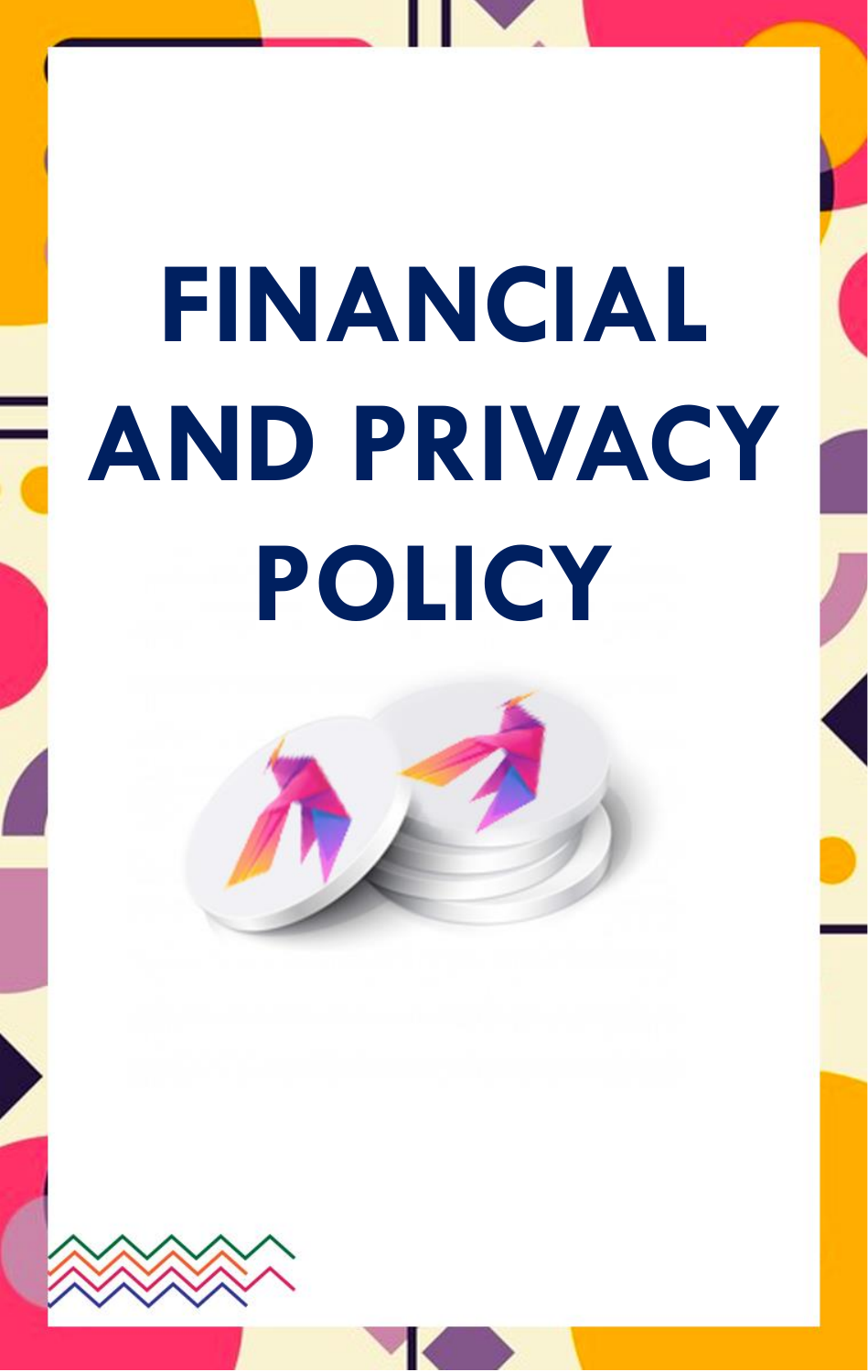

# **FINANCIAL POLICY**

Risk Warning

The following are the key risks involved in investing in token:

#### Loss of Capital

\$ Rising token prices can go down as well as up and different token types or those in different areas may be more or less susceptible to reduced or negative growth. There is a risk that you may not get back what you put in if token prices fall. You should not invest more money through the platform than you can afford to lose without altering your standard of living.

#### Illiquidity

Any investment you make through the platform will be highly illiquid. There is no regulated market for the token listing, and you must be prepared to hold the investment for as long as you can.

#### Staking Risk

If a token is staked, investors are allowed to earn only 1% of the value of their investment in USD value for 365 days only after which the full token staked can be released. However, there may be times when the token value goes up and down which may lead to either increase or reduce of staked value after 365 days of s t a ki ng.

#### Exit risk

The token exchange market can change, it may be difficult to sell the token at the targeted exit date and you may need to hold the investment for longer than the expected term.

Financial Services Compensation Scheme Your investment in \$rising tokens is not covered by the Financial Services Compensation Scheme.

### www.risingbird.co.uk  $\vert$  © 2022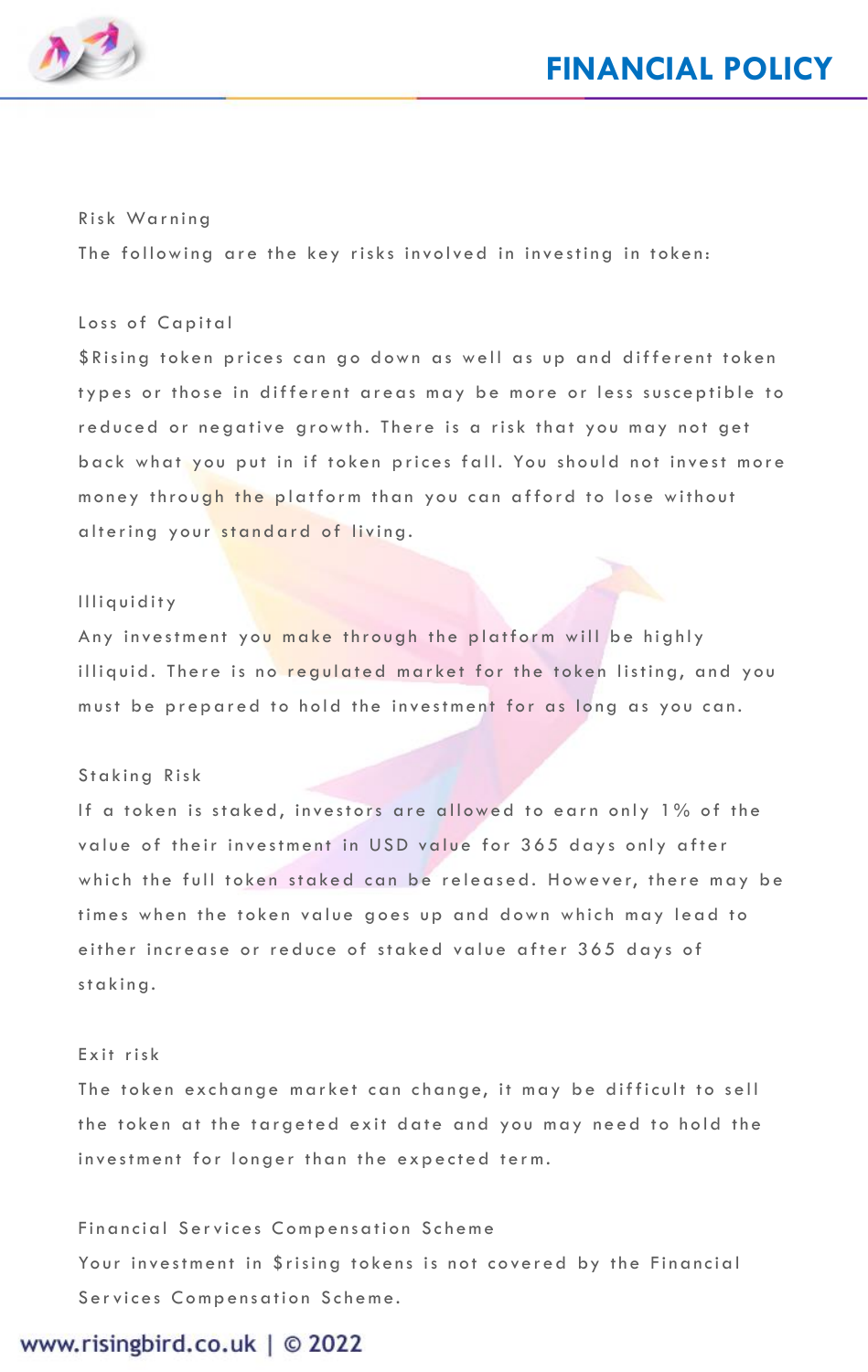

#### Diversification

Investing in token and unlisted cryptocurrency should only be done as part of a diversified portfolio. This means that you should invest relatively small amounts in multiple businesses rather than a lot in one or two businesses. It also means that you should invest only a small proportion of your investable capital in start-ups as an asset class, with the majority of your investable capital invested in safer, more liquid assets.

#### Ta x

You will be responsible for the payment of your own tax which may include capital gains and/or income tax. We do not provide tax advice and you should seek independent tax advice before investing if you are unsure of your position.

#### A d vi ce

Digibest Ltd does not give investment advice or provide analysis or recommendations regarding investment opportunities. We recommend that you seek independent financial advice before making any investments.

#### Past Performance

Past performance is not a reliable indicator of future results. You should not rely on any past performance as a guarantee of future investment performance.

#### Future Performance

Any projections of future performance are based on the internal calculations and opinions of Digibest Ltd and are subject to change at any time. Forecasts are not a reliable indicator of future results and should not be relied on.

# www.risingbird.co.uk  $\vert \otimes$  2022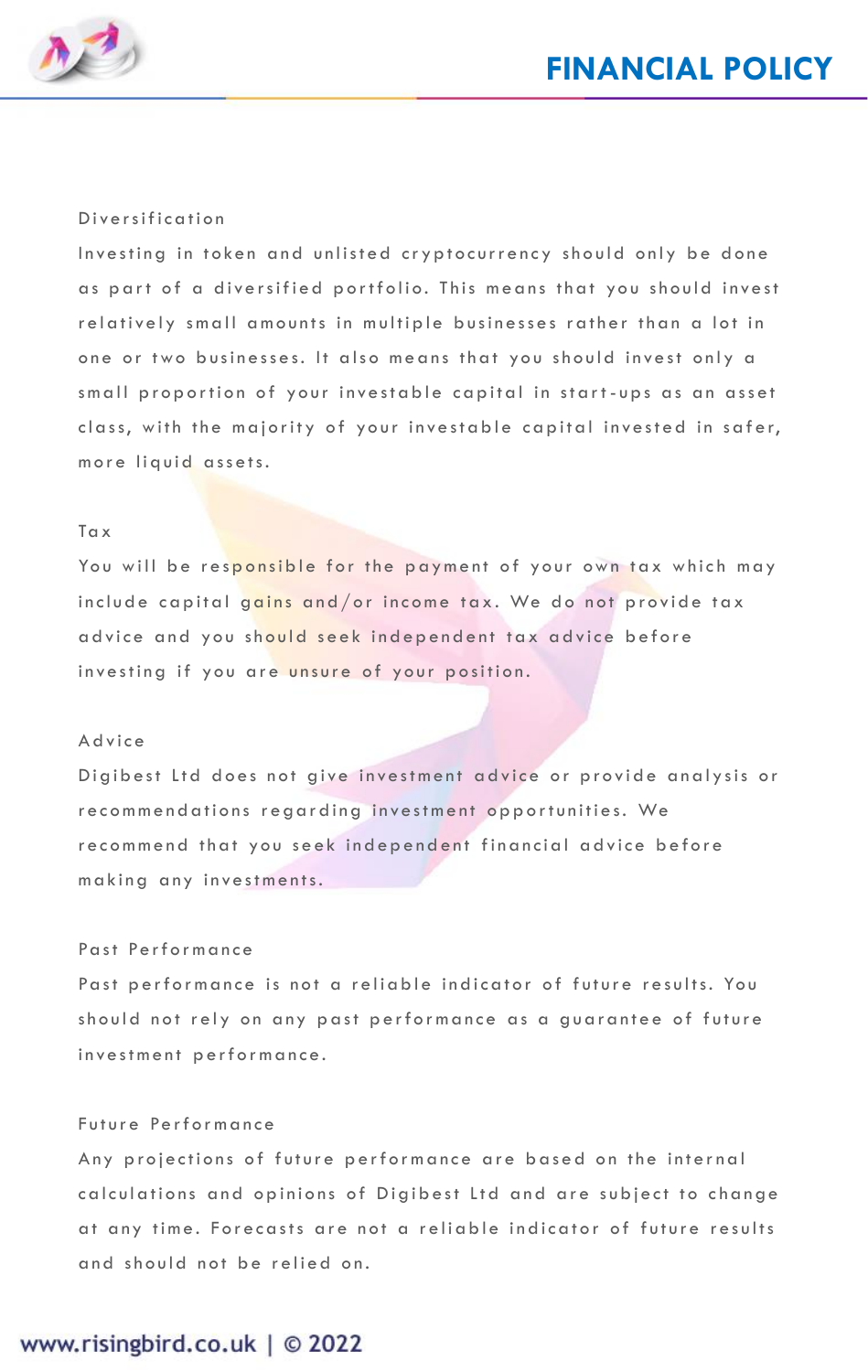



At Rising Bird a product of Digibest Ltd we recognise that privacy is important. This document outlines the types of personal information we receive and collect when you use Rising Bird a product of Digibest Ltd's services, as well as some of the steps we take to safeguard information. We hope this will help you make an informed decision about sharing personal information with us.

Rising Bird a product of Digibest Ltd is registered and fully compliant with the Data Protection Registrar. Registration No. 13935032. We have updated our privacy policy to meet the changes introduced by the new European data protection law, known as the General Data Protection Requlation (GDPR), on the 23rd of May 2018.

#### S co p e

This is Rising Bird a product of Digibest Ltd's Privacy Policy, which describes the privacy practices that apply to Rising Bird a product of Digibest Ltd's services.

Personal information and other data we collect Rising Bird a product of Digibest Ltd collects personal information when you register for an Rising Bird a product of Digibest Ltd service or otherwise voluntarily provide such information. We may combine personal information collected from you with information from other Rising Bird a product of Digibest Ltd services or third parties to provide a better user experience, including customising content for you.

# www.risingbird.co.uk  $\vert$  © 2022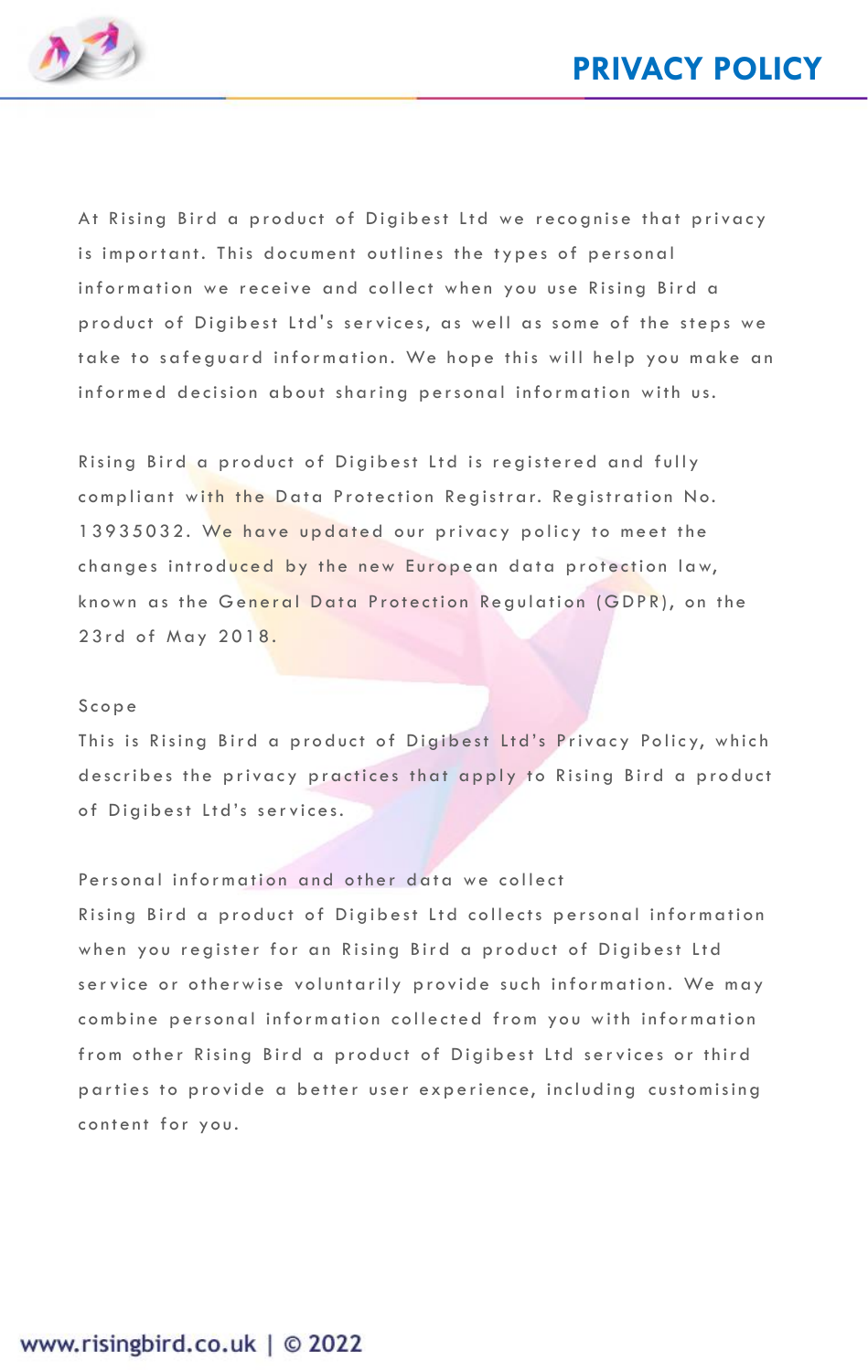



Rising Bird a product of Digibest Ltd uses cookies and other technologies to enhance your online experience and to learn about how you use Rising Bird a product of Digibest Ltd services in order to improve the quality of our services.

Rising Bird a product of Digibest Ltd's servers automatically record information when you visit our website including the URL, IP address, browser type and language, and the date and time of your request.

#### Use

We may use personal information to provide the services you've requested, including services that display customised content and advertising. We will send marketing information to you unless you ask us not to do so.

We may also use personal information for auditing, research and analysis to operate and improve Rising Bird a product of Digibest Ltd technologies and services.

We may share aggregated non-personal information with third parties outside of Rising Bird a product of Digibest Ltd.

We may also share information with third parties in limited circumstances, including when complying with legal process, preventing fraud or imminent harm, and ensuring the security of our network and services.

#### Your Choices

By joining the Rising Bird community you agree to give your consent to Rising Bird a product of Digibest Ltd to hold your personal data.

# www.risingbird.co.uk | © 2022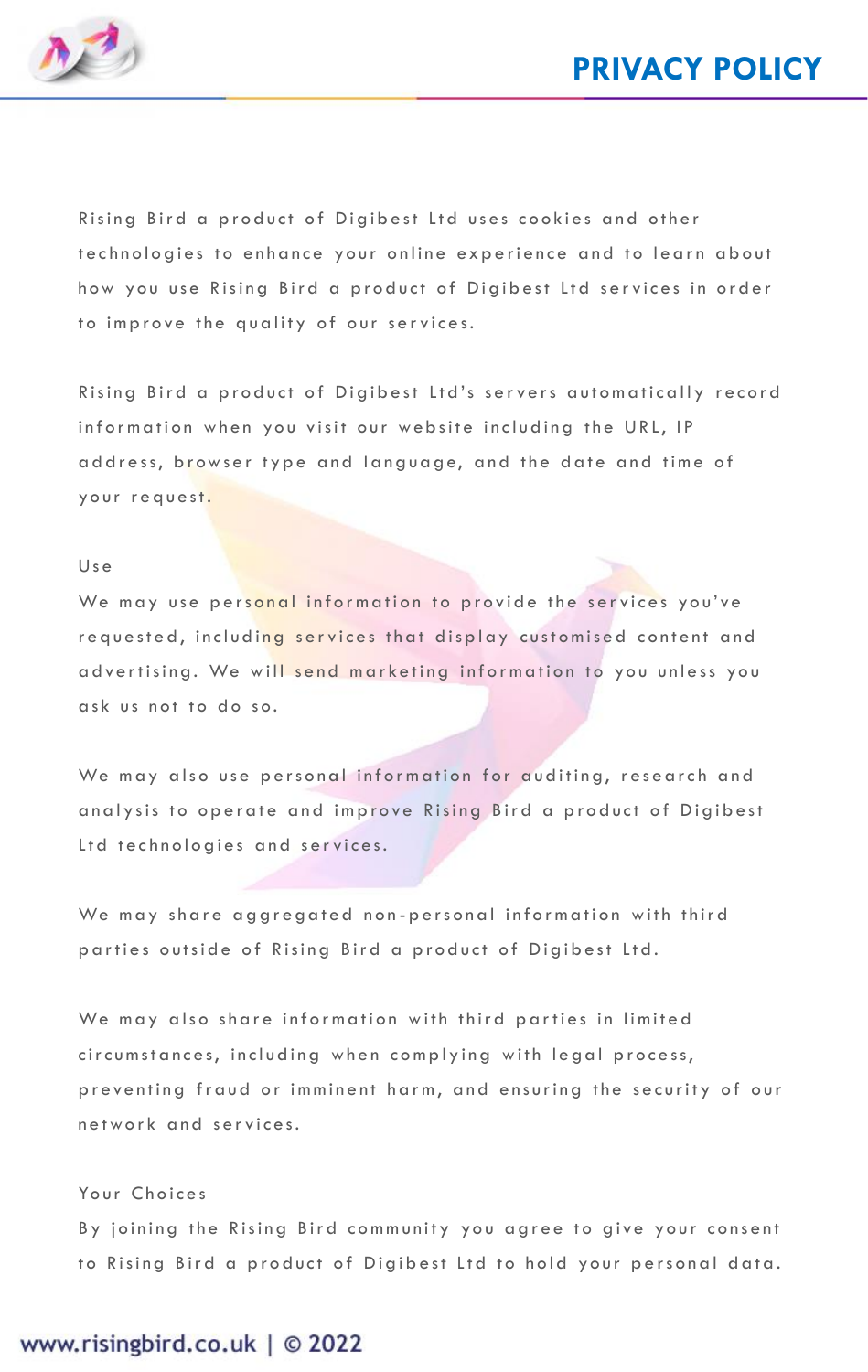

However this data will, at all times, be held only under your full co nt ro l .

You may decline to provide personal information to us and/or refuse cookies in your browser, although some of our features or services may not function properly as a result.

We make good faith efforts to provide you access to your personal information upon request and to let you correct such data if it is inaccurate and delete it.

You can amend your personal data at any time by logging into your Dashboard and making the required changes. Alternatively you can ask for your account to be completely deleted or change the way we communicate with you by either clicking the unsubscribe.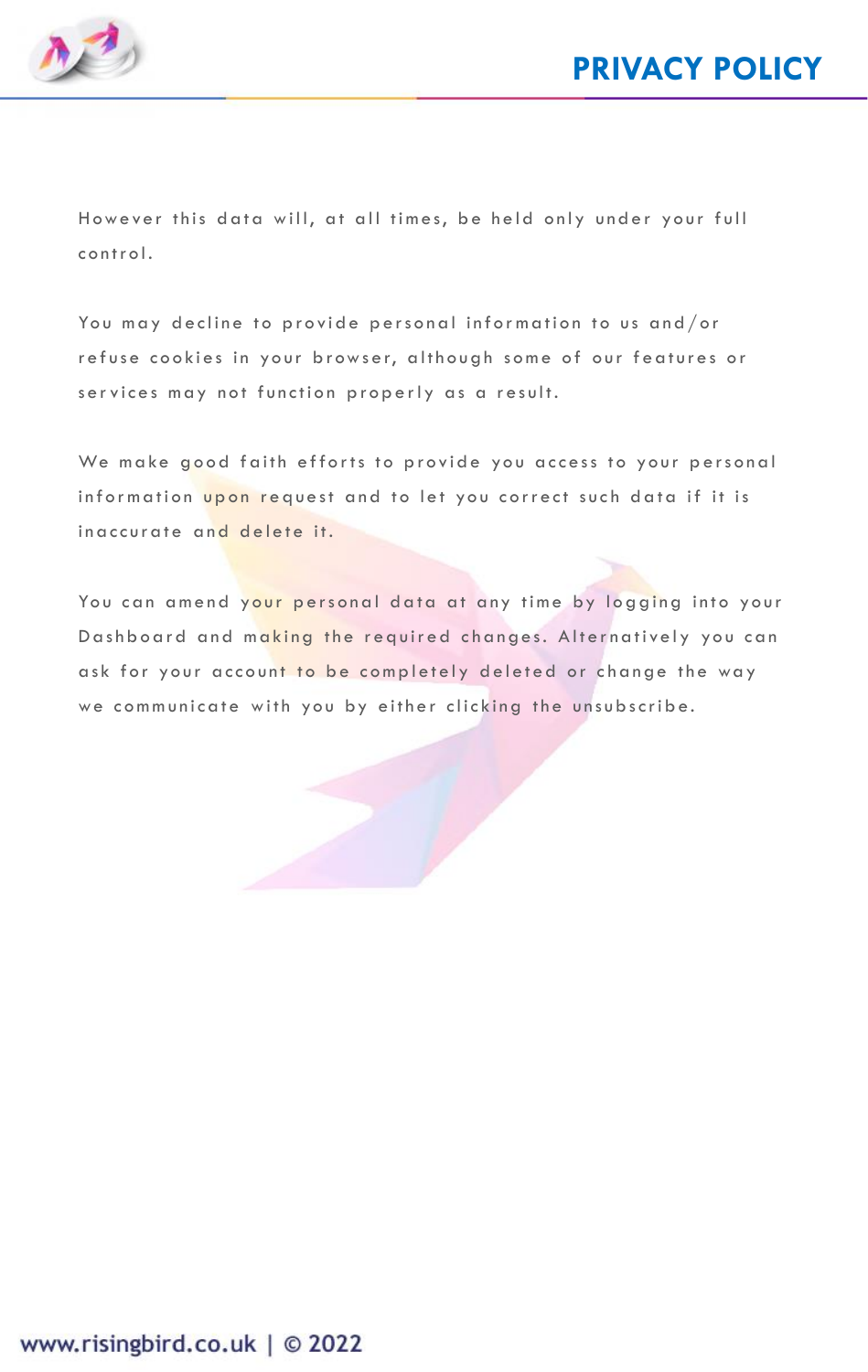



# **CERTIFICATE OF INCORPORATION** OF A PRIVATE LIMITED COMPANY

Company Number 13935032

The Registrar of Companies for England and Wales, hereby certifies that

**DIGIBEST LIMITED** 

is this day incorporated under the Companies Act 2006 as a private company, that the company is limited by shares, and the situation of its registered office is in England and Wales.

Given at Companies House, Cardiff, on 23rd February 2022.

The above information was communicated by electronic means and authenticated by the Registrar of Companies under section 1115 of the Companies Act 2006





All contents, products are intellectual properties of DIGIBEST LIMITED a company registered in United Kingdom

www.risingbird.co.uk | © 2022